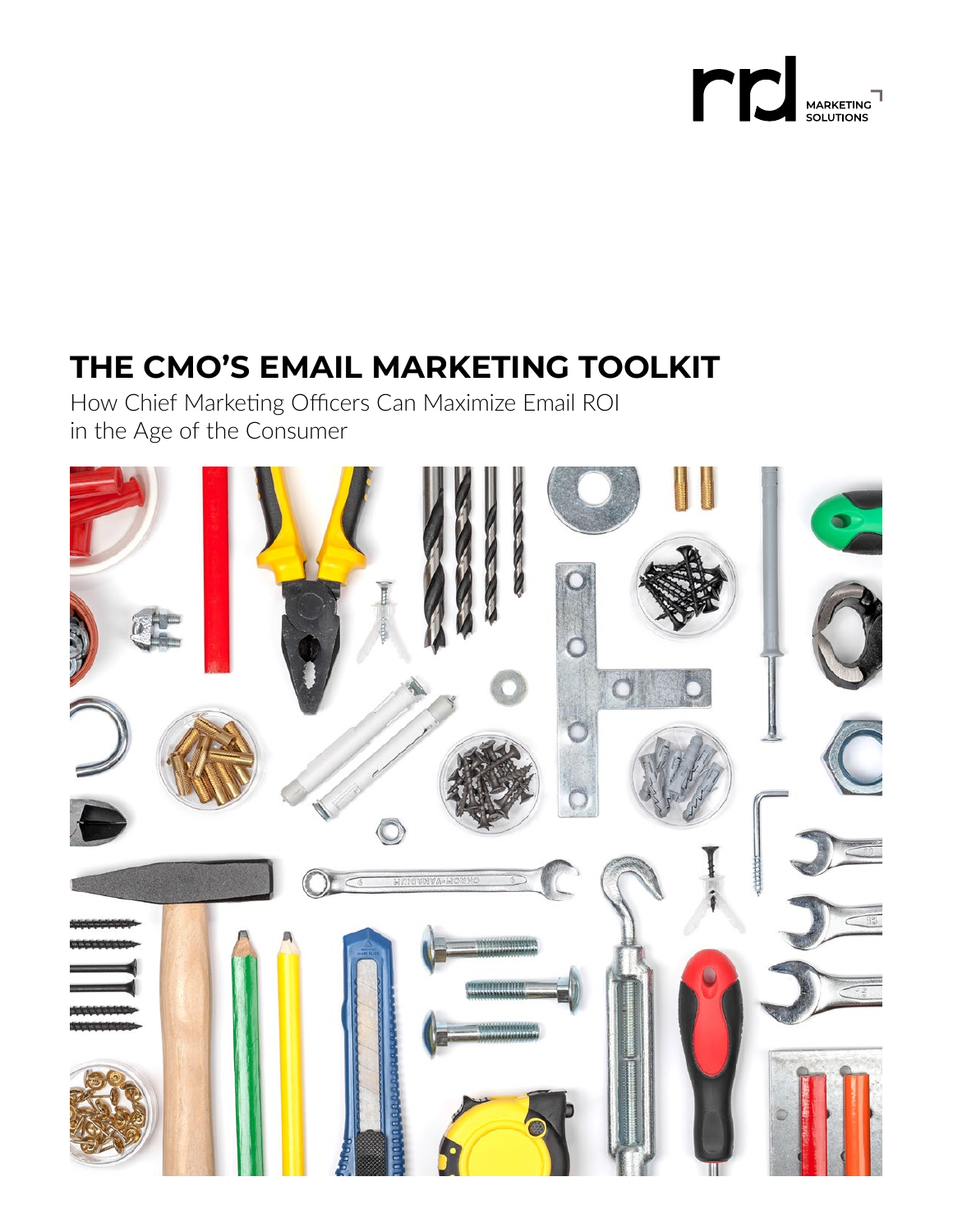### **IN THIS PAPER**

- **2** Introduction
- **3** [Take Batch-and-Blast One](#page-2-0) Step Further
- **4** [Never Undervalue the Role of](#page-3-0) Email Design
- **5** Use Analytical Modeling to [Improve Customer Retention](#page-4-0)
- **7** Pay Closer Attention to Email Frequency
- **9** Seize the Moment with [Trigger-Based Marketing](#page-8-0)
- **11** [See and Feel the Effectiveness](#page-10-0) of an Email
- **13** Looking for the Right Email [Marketing Agency? Here are](#page-12-0) 5 Must-Haves

# **INTRODUCTION**

 advanced marketing applications like digital commerce and personalization Keeping pace with consumer expectation is not getting any easier. And along with executive pain points like content management and omnichannel execution are making it hard to catch your breath.

Now more than ever, CMOs are seen as a major influencer in their brands' customer experience, tech spending, and overall growth.

As you continue to do what's necessary to evolve your brand, we'd hate for you to lose sight of a classic: email.

# **What You're About to Read**

We recently reached out to six email marketing experts here at RRD Marketing Solutions and asked them:

## **"What can retail brands do to legitimately increase their email marketing ROI?"**

Their responses were written with you in mind and geared toward improving your team's value three ways: encouraging collaboration across the company, meeting customer expectations and increasing customer retention.

The lesson here? Rely on what works. Email.

A Data & Marketing Association (DMA) survey of U.S. marketers found that email had a median ROI of 122%. That's more than four times higher than other popular marketing formats, including social media, direct mail and paid search.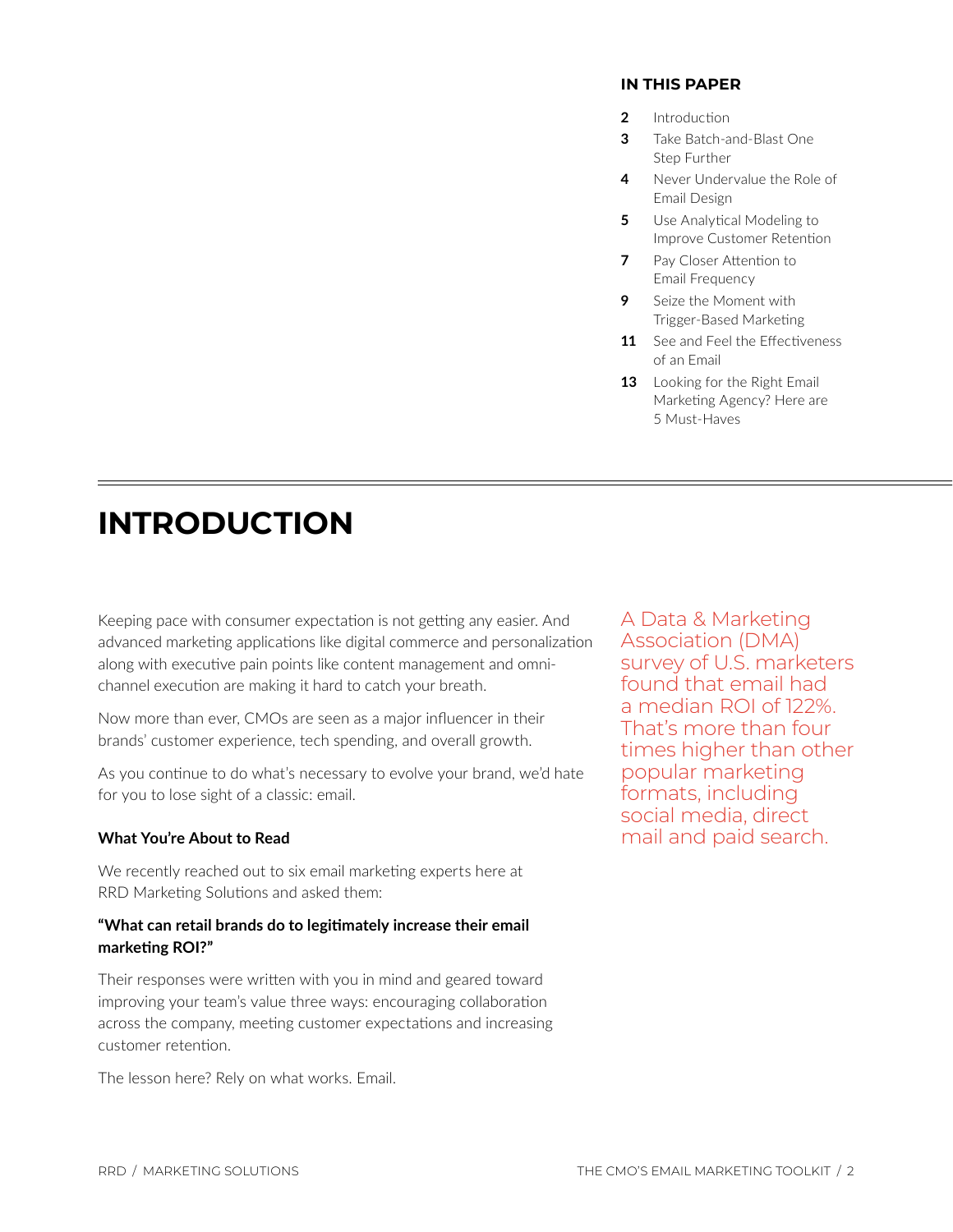# <span id="page-2-0"></span>**TAKE BATCH-AND-BLAST ONE STEP FURTHER**

### **By Patricia Babischkin, Account Supervisor**

[patricia.l.babischkin@rrd.com](mailto:patricia.l.babischkin@rrd.com)

The goal for email should be to one day move beyond batch-and-blast to something more personalized, more one-to-one. But if that's the tool your team currently has, then they need to make the most of it.

How? Start small by asking, "Can we get just a little bit better?" Think segmentation.

If you can go from sending one generic email that nets you \$X.XX in ROI to an email that's a touch more personalized and realize an ROI of \$X.XX+2—not even x2—you're starting to move the needle. Now you're proving out that you can get slightly better, which means you can then get slightly, slightly better.

### **What Slightly Better Actually Means**

When I say "email that's a touch more personalized," I mean rather than isolating Bill from a large group and then creating an email that speaks to him (and only him), try aiming for a bigger target.

Take what you know about your customers—what you actually have data to support—and create giant groups of like people. (You can also go an experimental step further by making some assumptions and testing out what you think you know about them.)

Now, instead of only talking directly to Bill, you're reaching Bill and all the people that look like Bill at some level (e.g., gender, loyalty program status, location, purchase history, etc.). This is where you go from batchand-blast to batch-and-blast better. It's all about leveraging what you have to make your emails more relevant to your customers.

Too often, email marketers get caught up in thinking there needs to be 900 versions of an email. (Here's a little secret: There doesn't.) Remember, Bill doesn't care if someone else gets the same email. He cares that the message in the email you send him is relevant to something he wants or needs.

# THINK **SEGMENTATION**



Segmented email campaigns have an open rate **14.32% higher** than non-segmented campaigns. (Mailchimp)



When comparing click-through rates, segmented email campaigns experience a **100.95% higher**  return than the alternative. (Mailchimp)



"Email list segmentation is the most effective personalization tactic for email marketing purposes." (Ascend2 email marketing survey)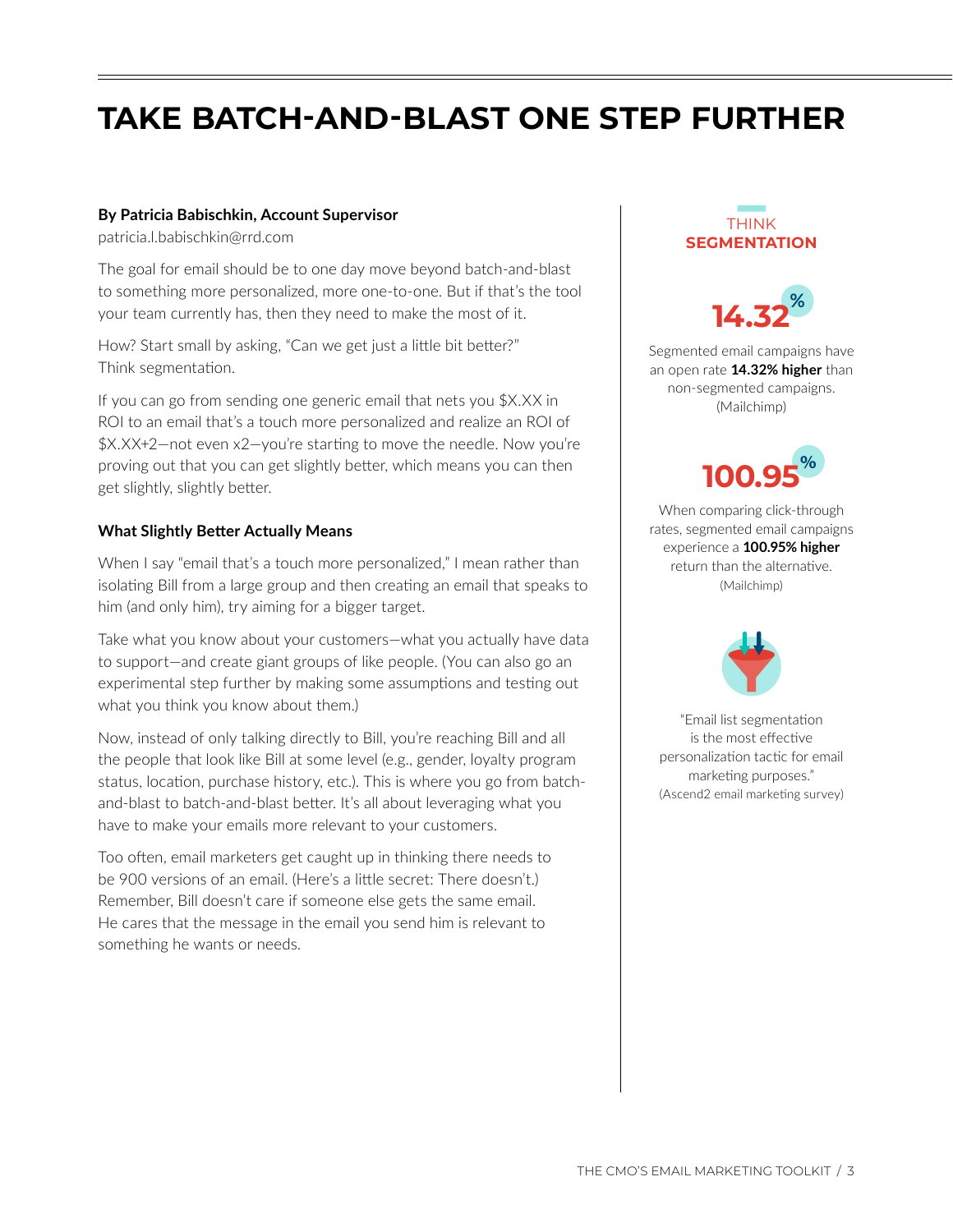# <span id="page-3-0"></span>**NEVER UNDERVALUE THE ROLE OF EMAIL DESIGN**

# **By Lisa Erdos, Creative Director**

[lisa.erdos@rrd.com](mailto:lisa.erdos@rrd.com)

Email design mistakes can undeniably stifle performance and ROI of your email marketing program. Here are two of the most common I encounter—and fix—week in and week out.

# **Mistake No. 1: Overlooking the Importance of ALT Text**

What happens to your big "40% off, today only" email when it arrives in a customer's inbox where the default setting is set to "images off"?

A big blank space is what happens—unless you've remembered to populate your ALT text (alternative text).

ALT text is critical in email marketing. Despite how fundamental this may be, from time to time, a promotional email will land in my inbox without them.

ALT text is critical in email marketing. It should be succinct (not paragraphs) and communicate what's going on in the image before that image is rendered. This will ensure the intent of the email still reaches your customer, even if an image doesn't.

### **Mistake No. 2: Unremarkable Calls-to-Action**

What's the point of your email? If the answer isn't obvious to you, a colleague or your customer, there's a good chance your call-to-action (CTA) is unclear, buried, untouchable or missing.

Today, the big buzzword around successful CTAs is touchability. To make your CTA more touchable, stick to these best practices whenever possible:

- If you're not interested in big buttons, pad smaller CTAs with plenty of white space
- Avoid placing links too close to one another
- Lean toward simpler, less cluttered email templates to avoid drawing attention away from primary CTAs
- Try A/B testing CTA placement, color, design and language

 Lastly, try creating your CTAs from code rather than a static graphic. This allows CTAs to scale better in a mobile environment as well as remain visible when images aren't rendering.

# The importance of responsive design

## **Putting mobile anywhere other than first?**

According to Litmus, 54% of email is now opened on mobile devices. In a mobileresponsive design, email layouts automatically adapt to the end-user's screen by resizing and rearranging visual elements. With a desktop-first approach, you're essentially taking a full-width email and shrinking it down to scale for a smaller screen. This forces the user to pinch and zoom in on a mobile device—weakening the user experience and your email's effectiveness.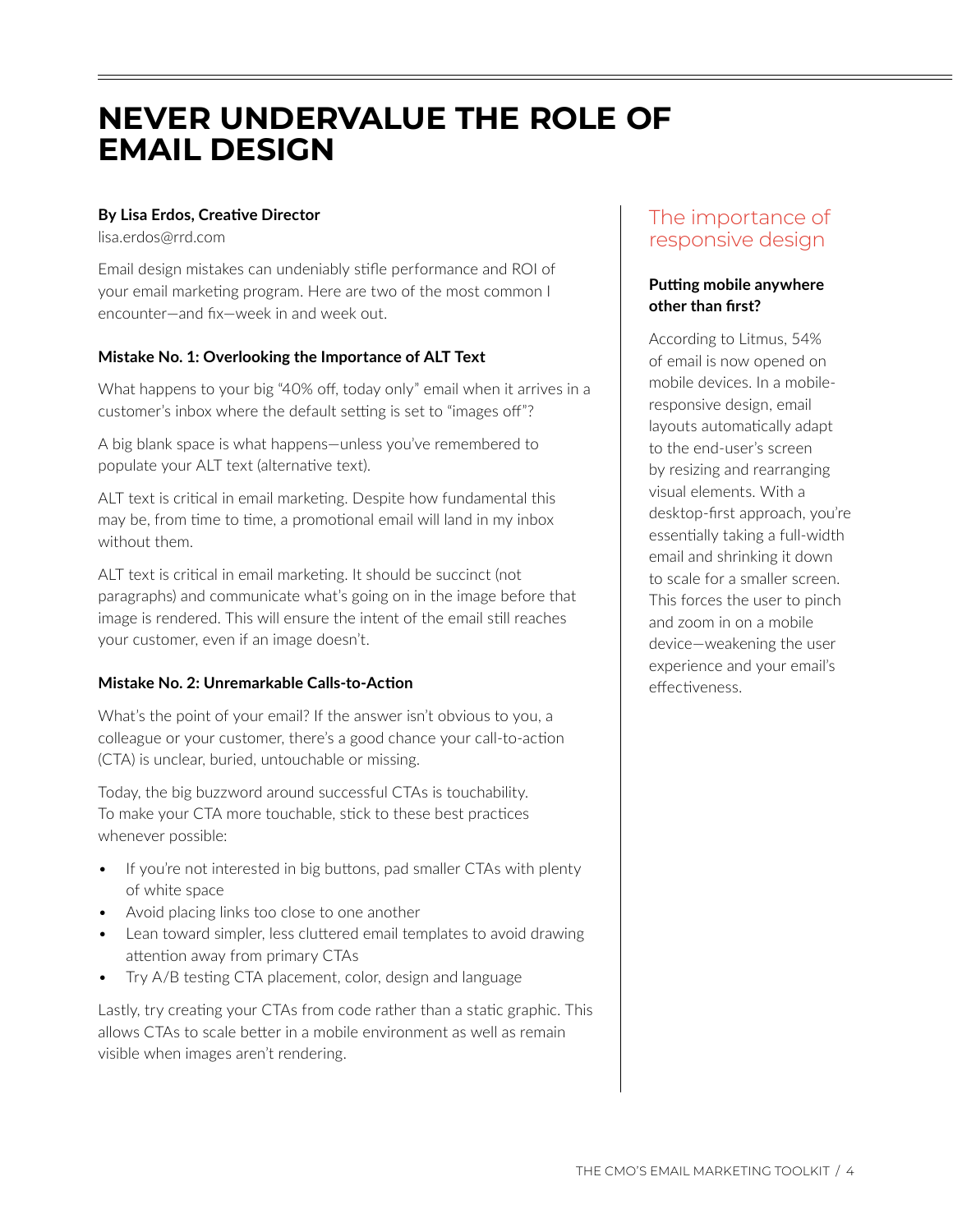# <span id="page-4-0"></span>**USE ANALYTICAL MODELING TO IMPROVE CUSTOMER RETENTION**

## **By Joe Kanyok, VP of Analytical Services**

[joe.j.kanyok@rrd.com](mailto:joe.j.kanyok@rrd.com)

You've probably heard the cost to gain a new customer is anywhere from five to 10 times more expensive than it is to retain an existing one. Long story short: Growing the customers you already have is a must. Using analytical models is one proven and highly pragmatic way to do just that.

## **Develop a Rich Set of Customer Attributes and Behaviors**

Customer attributes should be created by combining elements from as many customer touch points as possible. Remember, we're not just talking demographics (age, gender, household income, home value, etc.), but also the inclusion of order histories, contact history, website and search behaviors, demographic and other external market appends. How many of the following are you amassing?

- Historical spend amounts and associated trends or velocities
- Recency of purchases
- Visit or purchase patterns; timing and frequency
- Depth and breadth of products in a purchase
- Response to promotions or discounts
- Historical campaign contact attempts and responsiveness, opens and clicks
- Channel preferences
- Digital data such as website visits and patterns, page views and click behavior, social media interactions, etc.
- Distance to store locations
- Competitive and seasonal influences



"The cost to gain a new customer is anywhere from five to 10 times more expensive than it is to retain an existing one. Long story short: Growing the customers you already have is a must."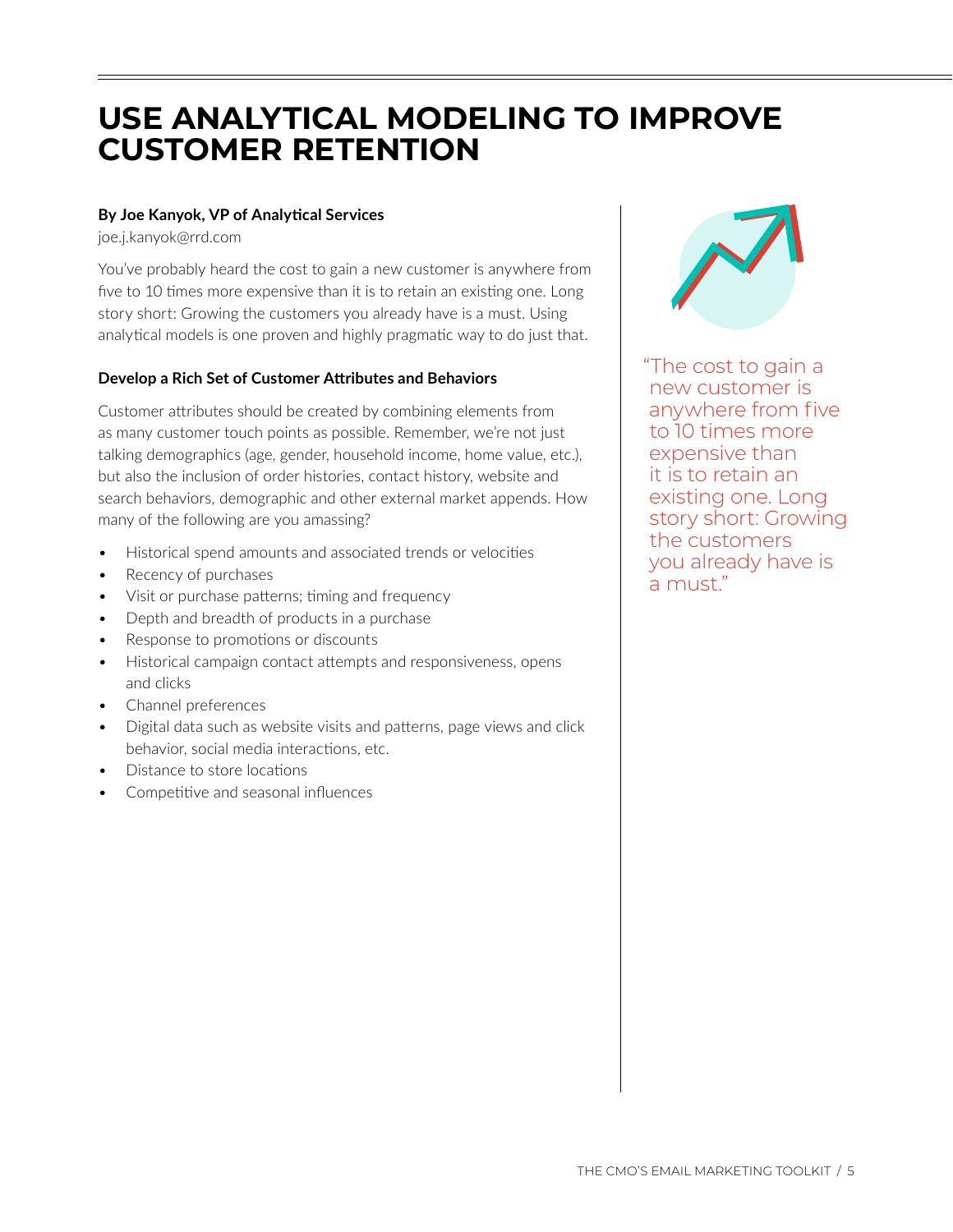#### **Then Turn Attributes into Marketing Strategies**

Leveraging those attributes will generate more relevant communications and offers to your customers. Here's a look at one example to better illustrate what I'm talking about:

If your objective is to maximize marketing campaign performance, one approach is to develop a two-stage model.

The first stage involves the creation of a logistic regression model to predict response to a marketing communication. This model type can help estimate the propensity of a customer to respond to a marketing campaign. Or if the goal is to cross-sell, it will estimate the likelihood that a customer will purchase a specific product.

The second stage is to create a linear regression model to predict spend. Using a linear regression model will help with the estimation of spend by a customer in the next 12 months or spend in response to a marketing campaign.

The combination of these two models can be used to identify those customers most likely to respond to a marketing communication, with the highest spend, resulting in increased value for subsequent campaigns.



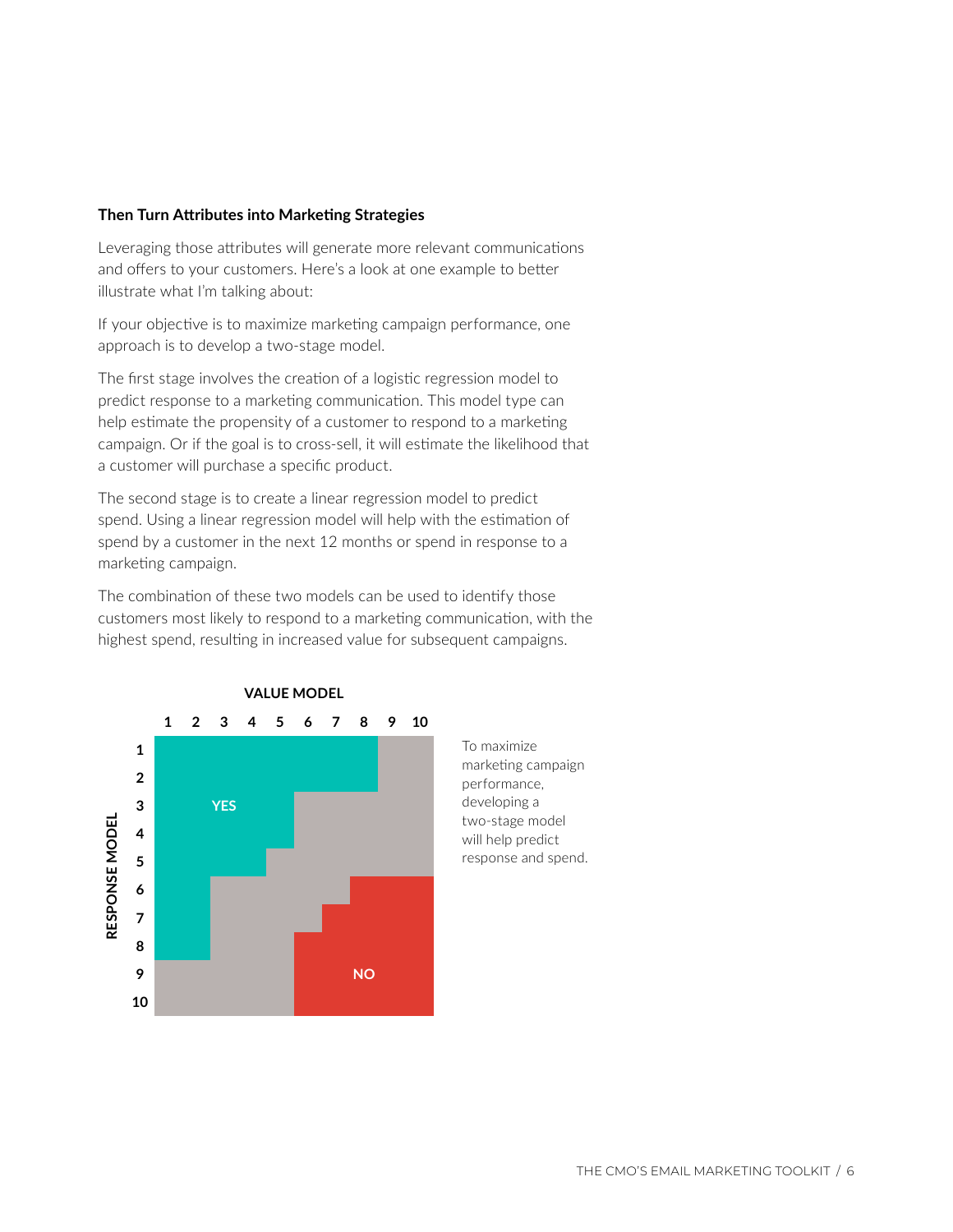# <span id="page-6-0"></span>**PAY CLOSER ATTENTION TO EMAIL FREQUENCY**

## **By Suzanne Cashman Rain, VP of Analytical Consulting**

[suzanne.c.rain@rrd.com](mailto:suzanne.c.rain@rrd.com)

Despite our best efforts to recognize the need to create a personalized and thoughtful email campaign, when push comes to shove and upcoming forecasts need to be met, bad habits have a tendency to creep in.

"Mail deep, mail often"—sound familiar?

And thanks to email's low cost to play, even the most modest sales through email seem worth it. Yet, the reality is many businesses are failing to consider the significant longer term cost of hammering inboxes.

One of the reasons this fast and furious approach is so common is due to the fact brands are measuring their email performance campaign by campaign. Little, if any, measurement is based on a cumulative customer experience, which begs questions like:

- How many of your customers fall on multiple, independently managed lists?
- How many of your customers do you over-email in a given week?
- How many are you not reaching out to enough?

Email is a tool to keep your brand top-of-mind. Top-of-mind, however, does not mean top-of-inbox. In fact, if you are at the top of your customer's inbox too often, you're more likely to lose the privilege of being in their inbox altogether.





 $rd_{\text{max}}$ 

We've quantified the correlations between email frequency and email fatigue in our latest white paper and detailed a four-step process to determine the cost of over-contacting.

#### **[GET THE PAPER](http://www.rrdonnelley.com/marketing-solutions/work/downloads/avoid-email-fatigue-heres-how/)**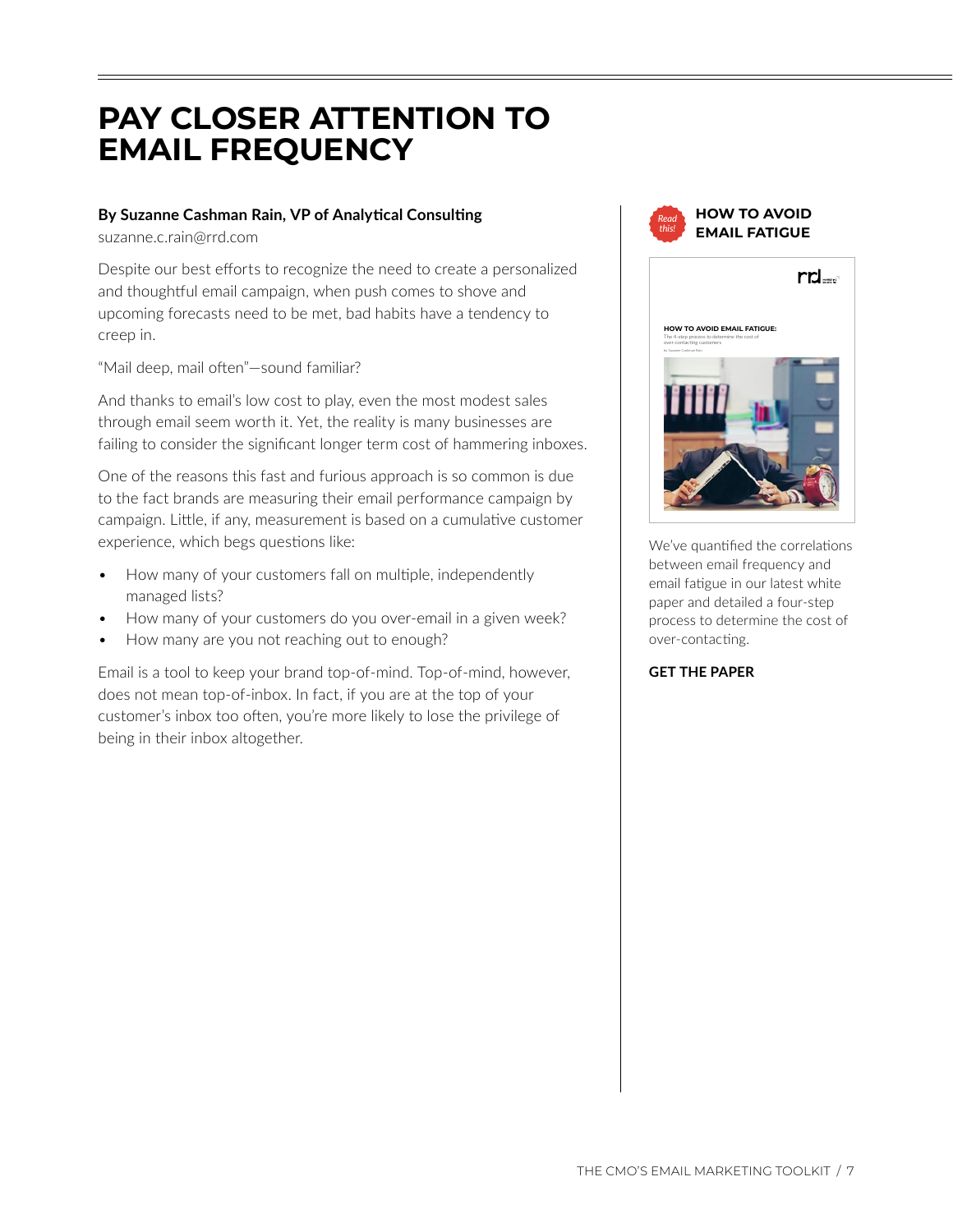### **Pace Yourself to Avoid Opt-Outs and Email Fatigue**

Our research has shown email frequency to have a direct correlation with opt-outs. The more often you mail, the more likely you are to force an opt-out.

Today, brands must also recognize those customers I like to call "soft" opt-outs. Soft opt-outs are subscribers who use auto-classification folders and non-monitored email accounts to deal with your email by choosing to never actually deal with your email.

# Hard and soft opt-outs have something in common: future spend from either group is significantly lower than those subscribers with some level of positive email engagement.

So those extra emails may move some people to buy—I say may because our analyses show little or no increased customer purchase frequency based on increased email frequency. The other, often overlooked, side to this story is your excessive emails are also causing subscribers to walk away from the conversation with you entirely.

This has serious future revenue implications.

Measuring the lost revenue from opt-outs, both explicit and soft, can be straight forward. And the size of the numbers will likely surprise you. While it's not likely all of that lost revenue could be captured, even a piece of it can be substantial.



# Subscriber permissions

# **Control, it's what subscribers want**

Go beyond the basic opt-in, opt-out options consumers are so used to working with. To fight off email fatigue, offer up some middle ground to subscribers by letting them choose message frequency (daily, weekly, monthly) and specify preferred message content, such as:

- Recently reduced items
- New product announcements
- Location-specific promotions
- Consumer reviews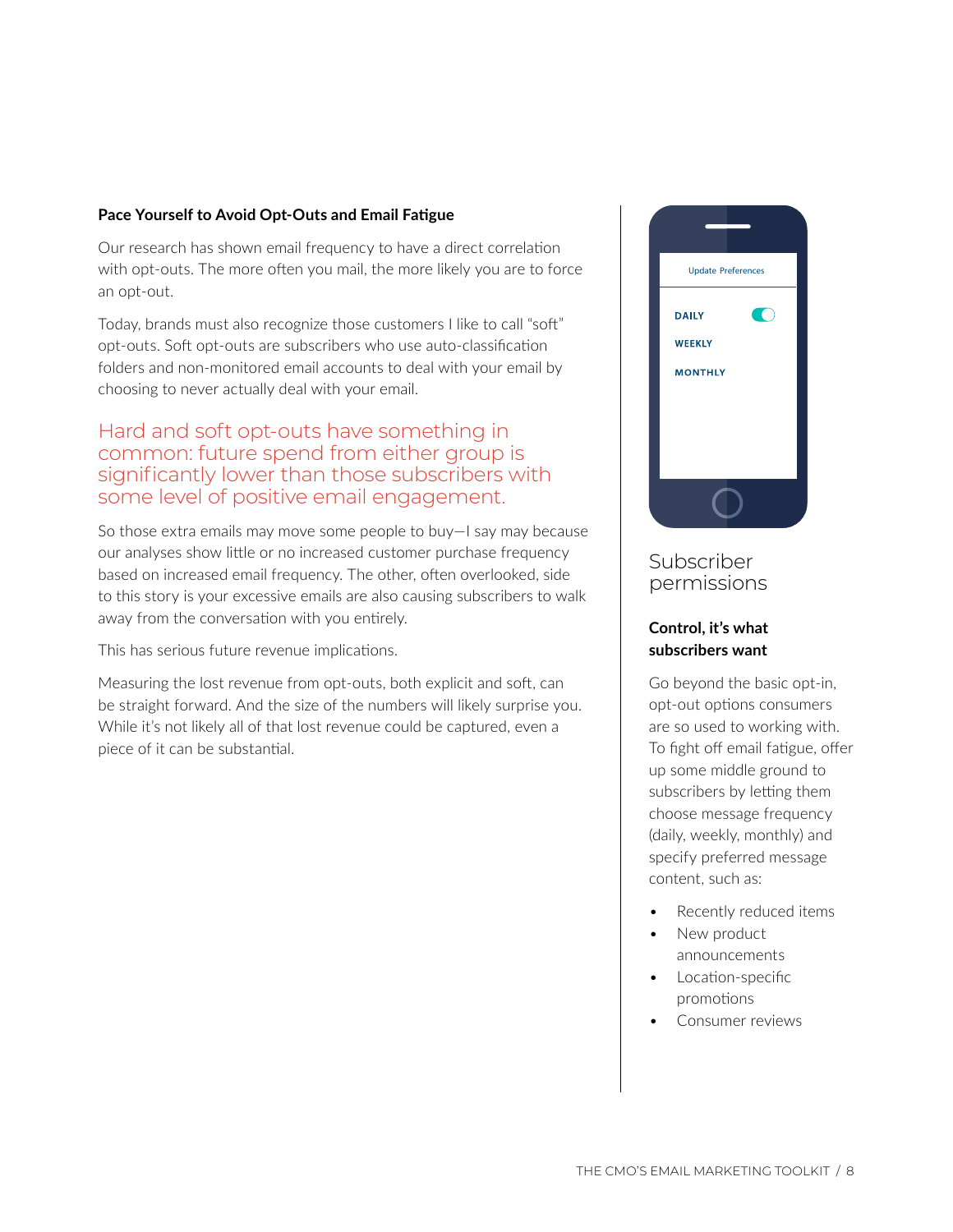# <span id="page-8-0"></span>**SEIZE THE MOMENT WITH TRIGGER-BASED MARKETING**

## **By Jason Conley, Sr. Director, Sales & Solution Consulting**

[jason.b.conley@rrd.com](mailto:jason.b.conley@rrd.com)

Trigger-based email marketing is appealing because it adheres to a "plan once, design once, use often" philosophy. That means manual data compilation, analysis and email deployment on a case-by-case basis is a thing of the past. DMA's 2017 Statistical Fact Book revealed triggered email campaigns average a 6.5% click-through rate, dwarfing the 1.6% return of a business-as-usual campaign.

And, after analyzing 2 billion emails, Blueshift's 2016 Benchmark Report shows, "Triggered emails drive 624% higher conversion responses for the same number of sends as compared to batch-and-blast emails. This is driven by a 381% higher click rate, and a 180% higher post-click conversion rate."

# **Successful Trigger Types We've Deployed on Behalf of Our Clients**

While the numbers don't lie, the roadblock for most brands is identifying the triggers that align with their specific goals. Here are a handful of our favorite engagement-inspiring triggers.



# **Welcome**

Far and away the most adopted triggered campaign, particularly via email. Whether they're a first time shopper, opened a new account or signed up for X, the welcome trigger shows your newest customers that they're on your radar, you appreciate them and you look forward to earning their loyalty.

According to the DMA 2017 Statistical Fact Book, welcome emails realize a 29.9% open rate and 10.6% unique click rate. These numbers are even more eye-opening when you compare that to Compared to a business-as-usual approach that garners a 14.4% open rate and 1.6% unique click rate.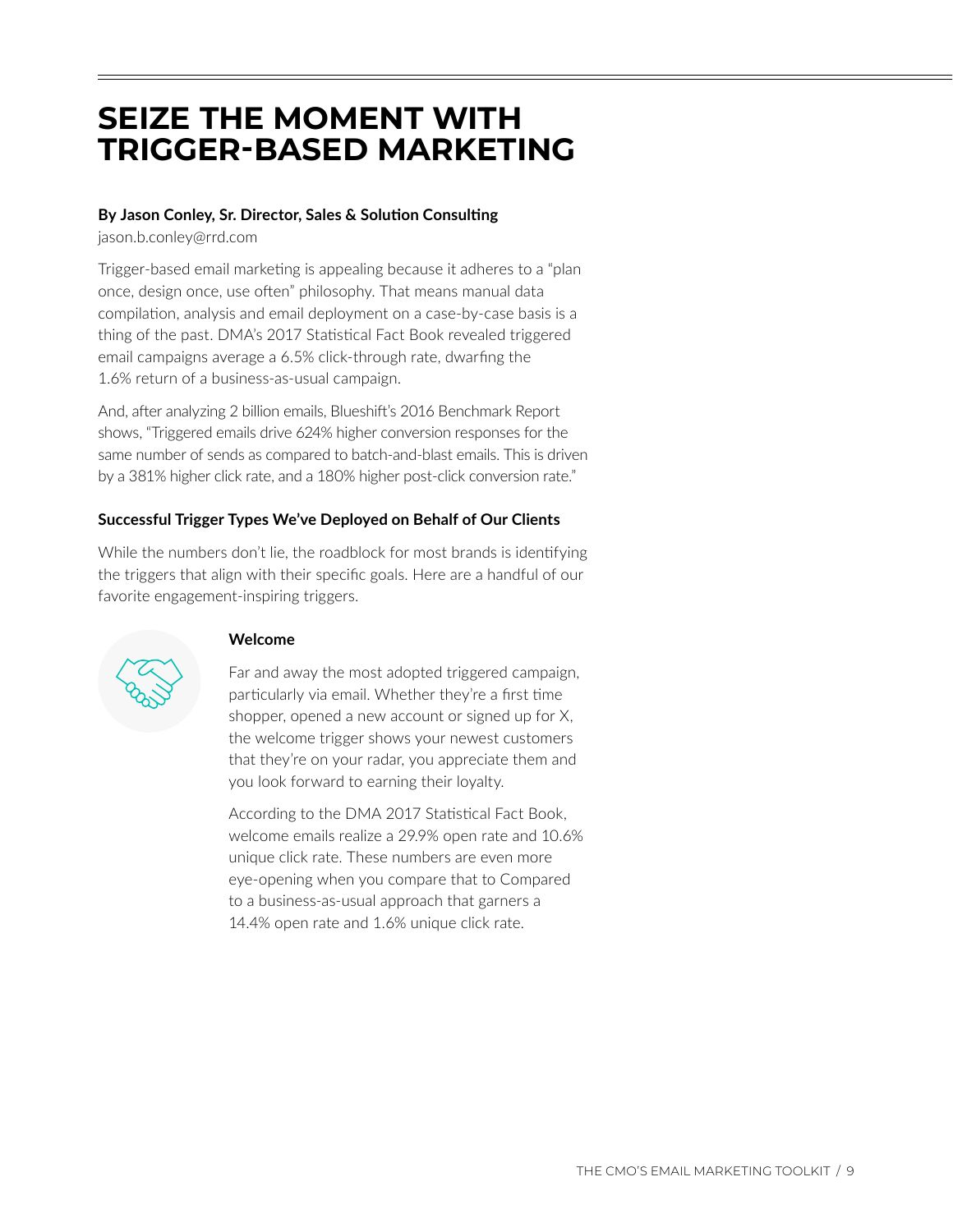### **Reward Redemption Reminder**



Generally automated in a monthly email, this notification targets rewards earners in a loyalty program, reminding them that their chance to make good on a reward is about to expire. This trigger can drive incremental purchases, increase month-end reward redemptions and improve customer satisfaction.

## **Significant Purchase**

For customers who recently made a purchase that clocked in at a value significantly above prior spending patterns, this trigger thanks them for their purchase, reward and/or provide recommendations based on prior purchase history.



#### **Browse Abandonment**

Usually automated as a daily (or real-time) email, we like this trigger because it targets the ones that got away—aka subscribers who recently browsed your site but left without purchasing anything. Use it to drive a purchase, keep your brand top of mind, and offer proactive customer service.

### **New Channel of Purchase**

Targeted to customers that recently transacted in a new purchase channel (e.g., in-store, online, buy online/pick-up in store, mobile app) this trigger is great for highlighting and reinforcing to your customers the benefits of connecting with you across multiple channels, not to mention driving them to other unchartered channels.



#### **Lapsed Customer**

This trigger is all about eliciting a purchase to turn disengaged subscribers back into active customers. It can also help create the potential to reduce marketing spend by identifying any over-targeted lapsed buyers.

Some fair warning: Trigger types are not universal. They are subjective and their success is heavily dependent on a company's unique goals and audience.

And it's one thing to jog through a list triggers; it's another to make them work for you. When we're planning out a marketing strategy with our clients, we'll first review the current state of how they're doing things. Then we'll look at each potential trigger, holistically, to determine if it aligns with their goals.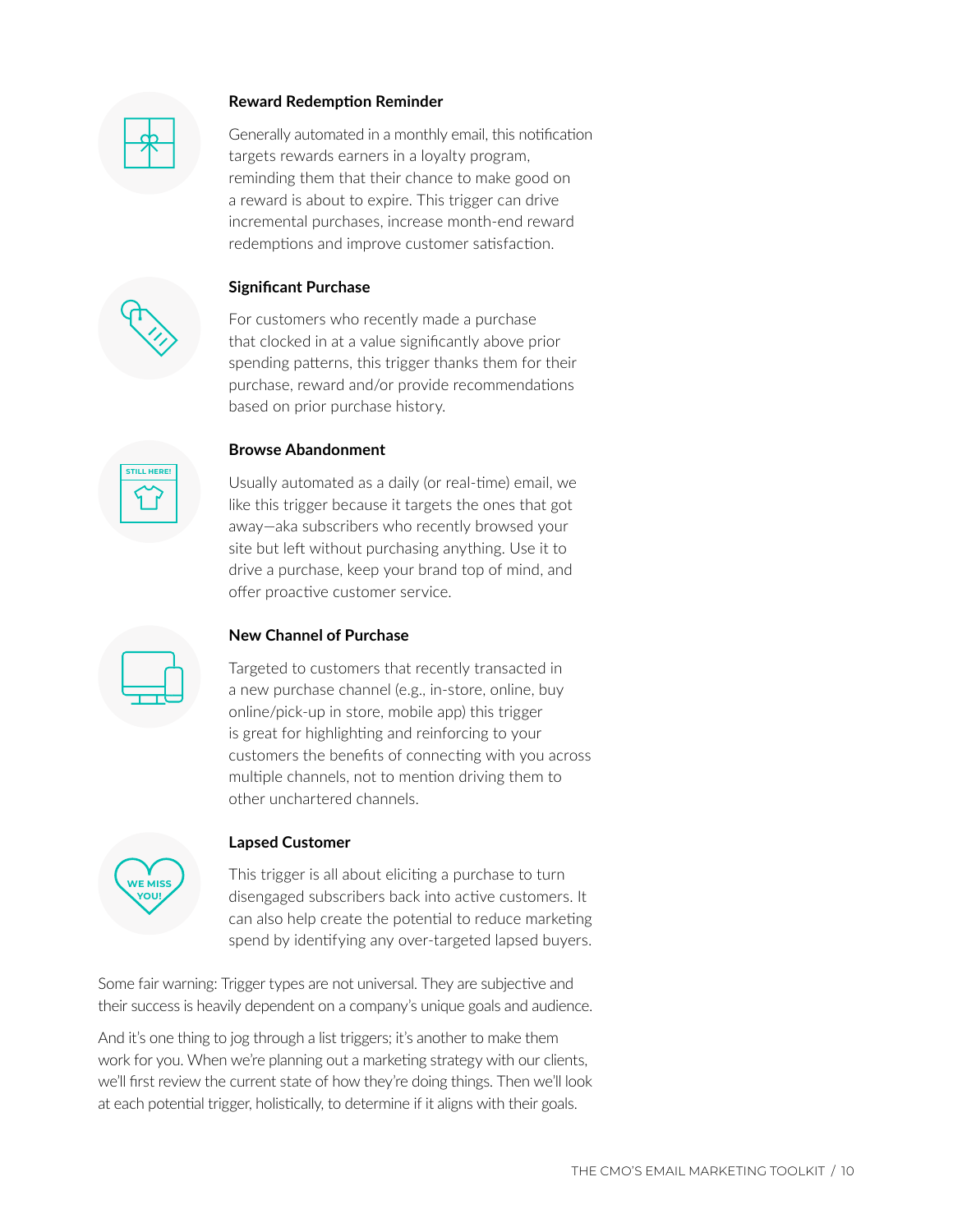# <span id="page-10-0"></span>**SEE AND FEEL THE EFFECTIVENESS OF AN EMAIL**

# **By Tracy Antol, Director of Client Solutions**

[tracy.l.antol@rrd.com](mailto:tracy.l.antol@rrd.com)

When a customer interacts with your email, it's tough to tell how they feel about it or what in it catches their eye first (or last). That's a shame, because understanding how consumers respond to communications about your products and services can help refine and improve their overall experience … and increase conversions.

To bridge that gap, a usability study is a great place to start because it investigates the intuitiveness and overall functionality of your email. But why stop there? My recommendation: Include emotional testing and eye tracking to add a noninvasive layer of physical response measurement to validate and further explain participant behavior.

Members of our research and customer experience team recently released their findings in both emotional testing (using EEG) and eye tracking. Here are a few that apply directly to your approach to email:

## **Emotional Testing**

Excessive content (e.g., too much to read or too many actions to perform) can make features difficult to locate and create a confusing customer experience, especially when accompanied by significant scrolling and searching.

When our study participants could perform a task quickly, without excessive reading, clicking, or navigating, they demonstrated enthusiastic responses rather than becoming frustrated or confused.



Our 10 Key Findings in Eye Tracking Research will help you get a jump on creating visually compelling emails.

#### **[GET THE PAPER](http://www.rrdonnelley.com/marketing-solutions/work/downloads/report-10-key-findings-in-eye-tracking-research/)**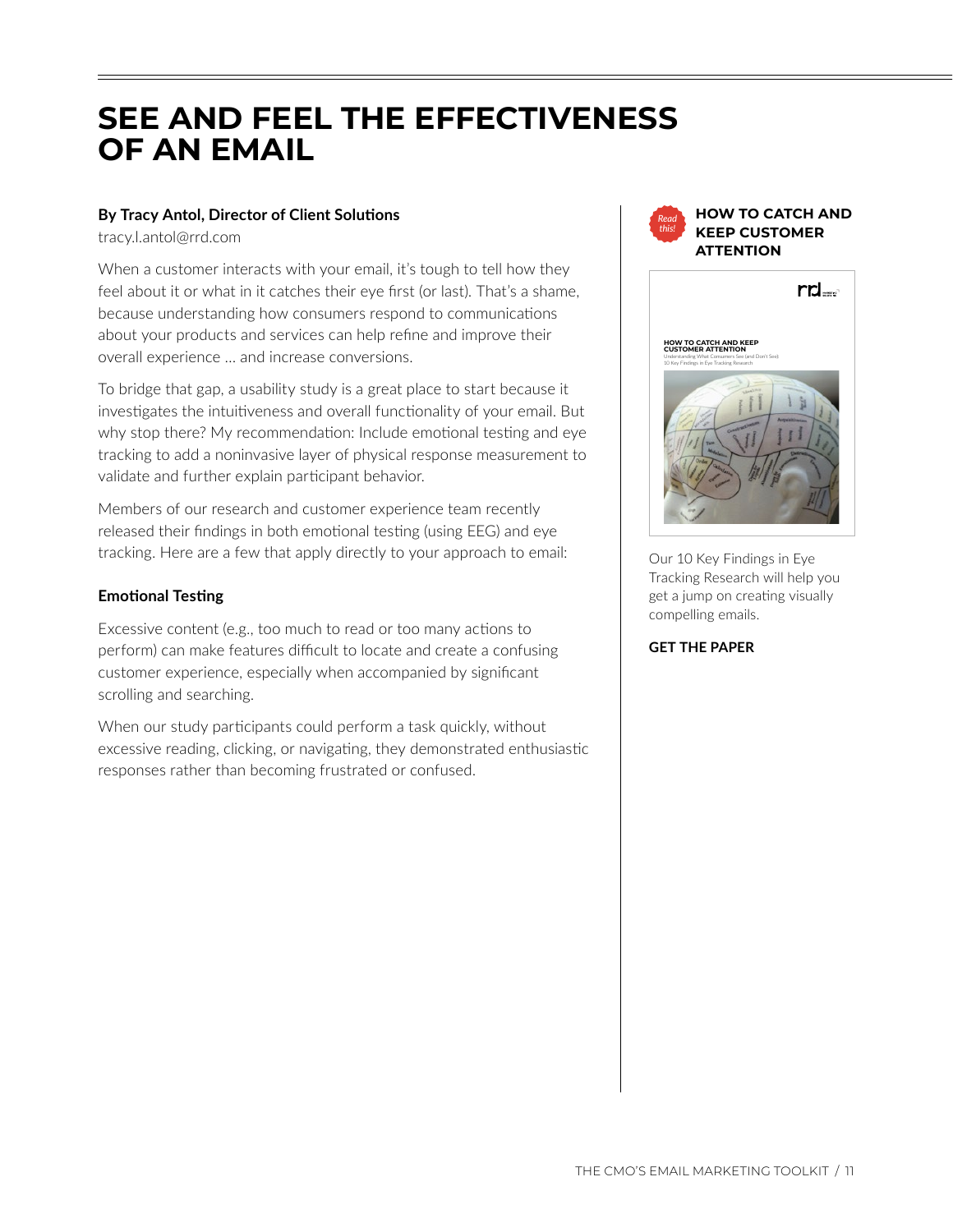## **Eye Tracking**

Regardless of channel, industry or application, several key findings are consistently present in our eye tracking research:

- When information is reviewed for the first time, an F-shaped browsing pattern is common. Content at the top-left is seen most often. Content in the bottom-right is rarely noticed.
- While large images tend to draw more attention, they can also distract from key messaging and calls-to-action. Imagery that isn't relatable, doesn't match the content, or is overly decorative can be confusing and sometimes irritating to viewers.
- Avoid large blocks of text because today's users are prone to scanning content, not studying it.
- Spelling out a number? Our research suggests that you may want to rethink that, e.g., using "x2" will be seen more often than "Double."



From our focus on technology and functional layout to the extra perks that make observing a study more enjoyable, our on-site Precision Experience Lab<sup>SM</sup> was built with research in mind.

With over 2,100 square feet of dedicated customer research space, the lab features customizable rooms and innovative wearable technology to provide unbiased, expert results every time.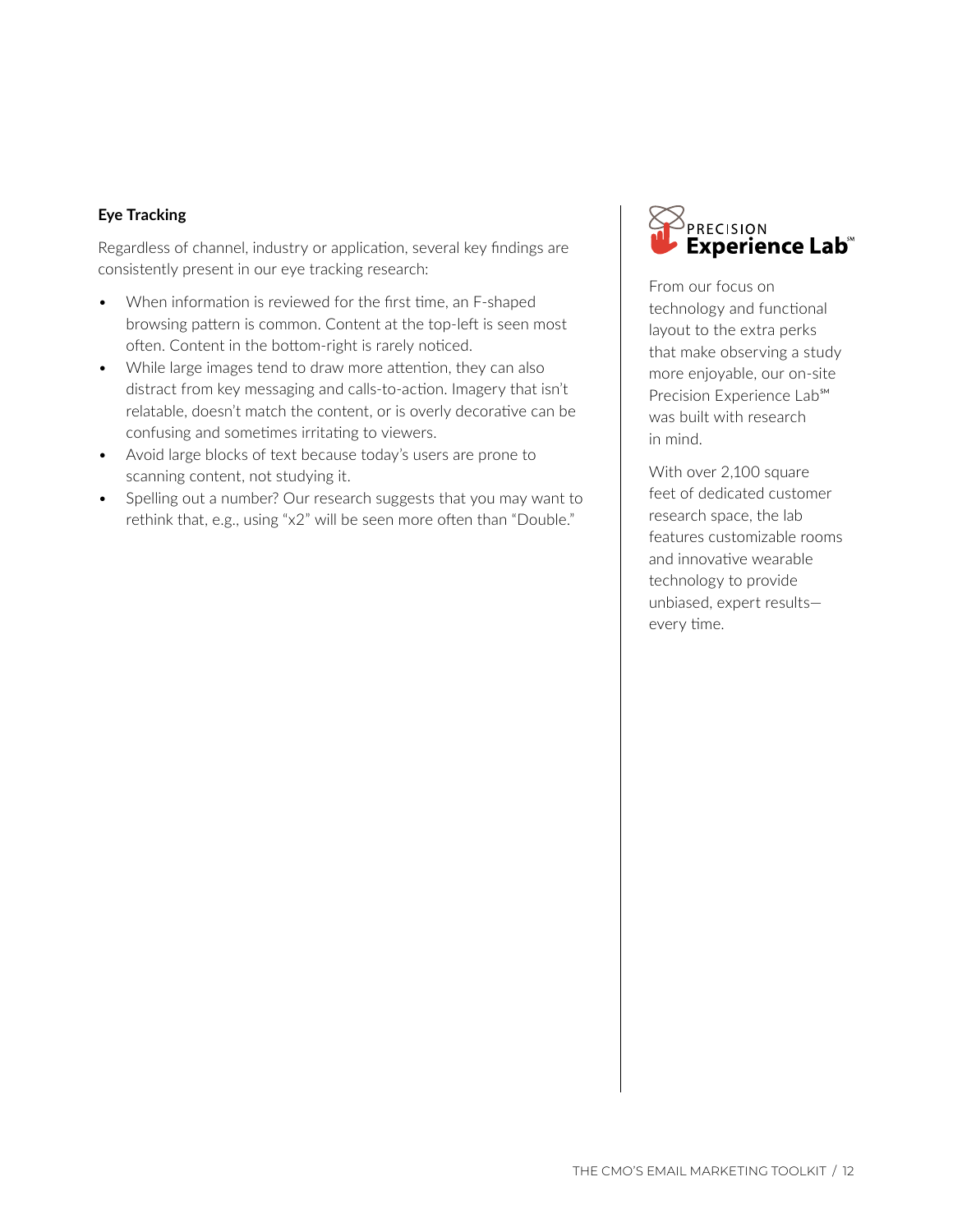# <span id="page-12-0"></span>**LOOKING FOR THE RIGHT EMAIL MARKETING AGENCY? HERE ARE 5 MUST-HAVES**

### **By Lacy Schuette, Senior Vice President, Sales & Marketing**

[lacy.m.schuette@rrd.com](mailto:lacy.m.schuette@rrd.com)

Click-through rates are abysmal. Conversions are nonexistent. Subscribers are going dark. You need some help.

If you've started the search for an email marketing agency, do yourself a favor and add the following qualifications to your must-have list:

**In-house everything.** Working with an agency that does everything in-house produces a synergy between all of its different departments. This makes achieving a single record of truth much more realistic.

**Flexible engagement model.** From full-service to self-service, when an agency possesses a flexible engagement model, you have options. This flexibility is beneficial because a solution will ultimately be customized to address a client's needs rather than simply reflect an agency's preferences.

**Analytic excellence.** At the end of the day, analytics should be driving your strategy. The impact of this analytics-first approach is felt almost immediately thanks to upfront modeling, which is used to frame a strategy.

**Industry-specific experience.** Why is it important for your email marketing agency to have industry-specific experience? Two words: strategy and efficiency. With industry experience, an agency should have a firm grasp on what's trending, jargon, audience preferences, and industry-specific best practices.

**ESP partnerships.** Seek out an agency that has a formal partnership with an email service provider in question (e.g., Adobe, Oracle, Salesforce). Partner agencies go through a certification process that ultimately result in a strong dedication to the platform, not to mention insider knowledge as it relates to implementation, usage advice and upgrades.

Whether your team is sending an email almost every day of the week or managing a subscriber list in the hundreds of thousands—or both working with a qualified and successful email marketing service provider can often be the missing link to untapped revenue and drastically improved engagement.